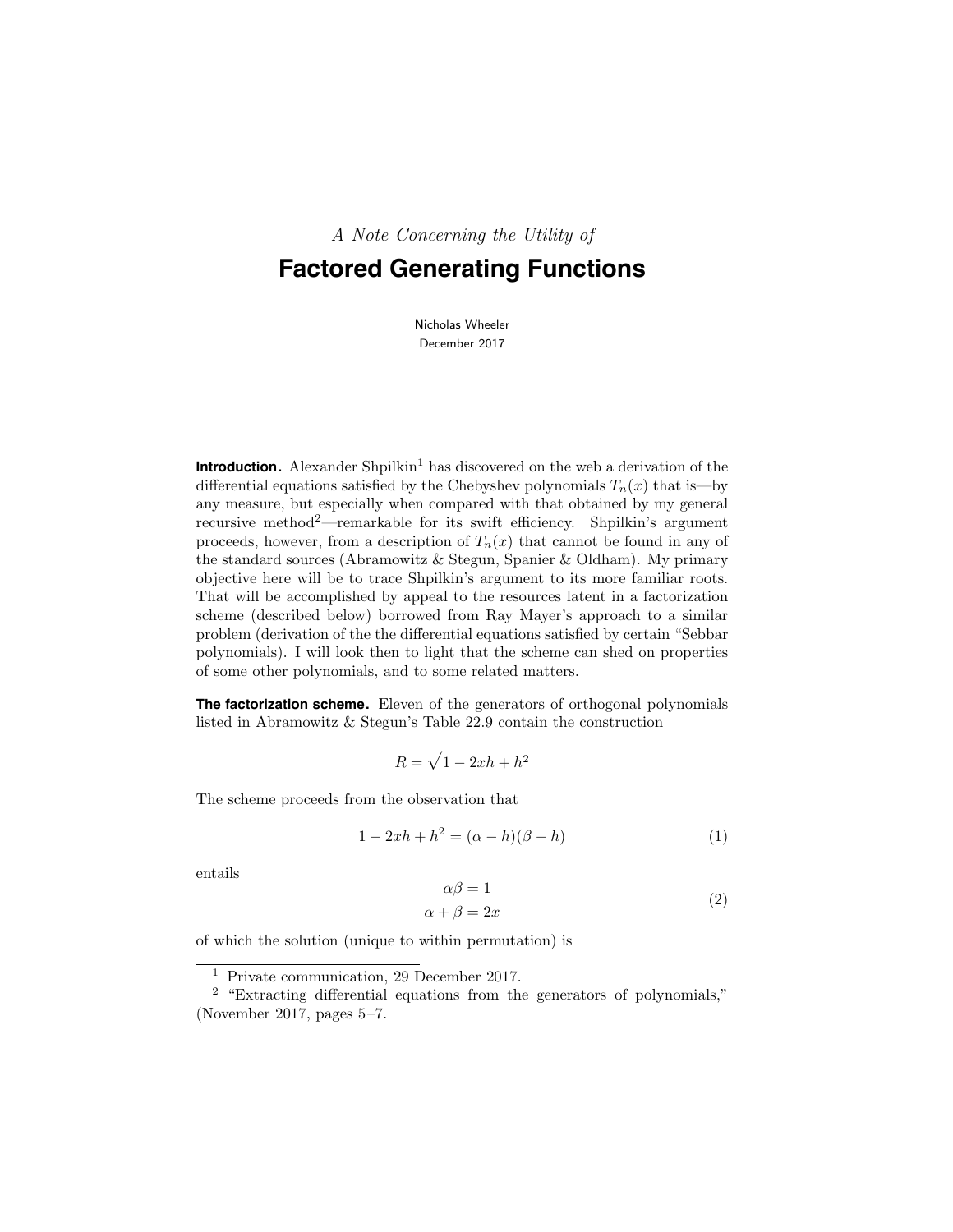$$
\alpha(x) = x + \sqrt{x^2 - 1}
$$
  

$$
\beta(x) = x - \sqrt{x^2 - 1}
$$
 (3)

Dividion of (1) by  $\alpha\beta = 1$  gives

$$
1 - 2xh + h^{2} = (1 - h/\alpha)(1 - h/\beta)
$$
\n(4.1)

$$
= (1 - h/\alpha)(1 - \alpha h) \tag{4.2}
$$

**Chebyshev polynomials.** The Chebyshev polynomials of the first kind  $T_n(x)$  are generated by

$$
G(x,h) = \frac{1 - xh}{1 - 2xh + h^2}
$$
 (5)

which gives

$$
T_0(x) = 1
$$
  
\n
$$
T_1(x) = x
$$
  
\n
$$
T_2(x) = -1 + 2x^2
$$
  
\n
$$
T_3(x) = -3x + 4x^3
$$
  
\n
$$
T_4(x) = 1 - 8x^2 + 8x^4
$$
  
\n
$$
T_5(x) = 5x - 20x^3 + 16x^5
$$
  
\n
$$
T_6(x) = -1 + 18x^2 - 48x^4 + 32x^6
$$
  
\n
$$
T_7(x) = -7x + 56x^3 - 112x^5 + 64x^7
$$
  
\n
$$
T_8(x) = 1 - 32x^2 + 160x^4 - 256x^6 + 128x^8
$$
 (6)

I have carried that display far enough to expose its many patterns, which I will however not linger to discuss. I look instead to reformulation of the generating function and to the production of direct descriptions of the polynomials.

We notice that

$$
\frac{1}{1-h/\alpha} + \frac{1}{1-h/\beta} = \frac{2\alpha\beta - (\alpha+\beta)h}{(\alpha-h)(\beta-h)} = \frac{2-2xh}{1-2xh+h^2} = 2G(x,h)
$$

so we have

$$
G(x,h) = \sum_{n=0}^{\infty} T_n(x)h^n
$$
  
=  $\frac{1}{2}$  { $(1 - h/\alpha)^{-1}$  +  $(1 - h/\beta)^{-1}$ }  
=  $\frac{1}{2} \sum_{n=0}^{\infty} \left(\frac{1}{\alpha^n} + \frac{1}{\beta^n}\right)h^n$  (7)

giving

$$
T_n(x) = \frac{1}{2}(\alpha^{-n} + \beta^{-n})
$$
  
=  $\frac{1}{2}(\alpha^{+n} + \beta^{+n})$  by  $\alpha\beta = 1$   
=  $\frac{1}{2}(\alpha^{+n} + \alpha^{-n})$  (8)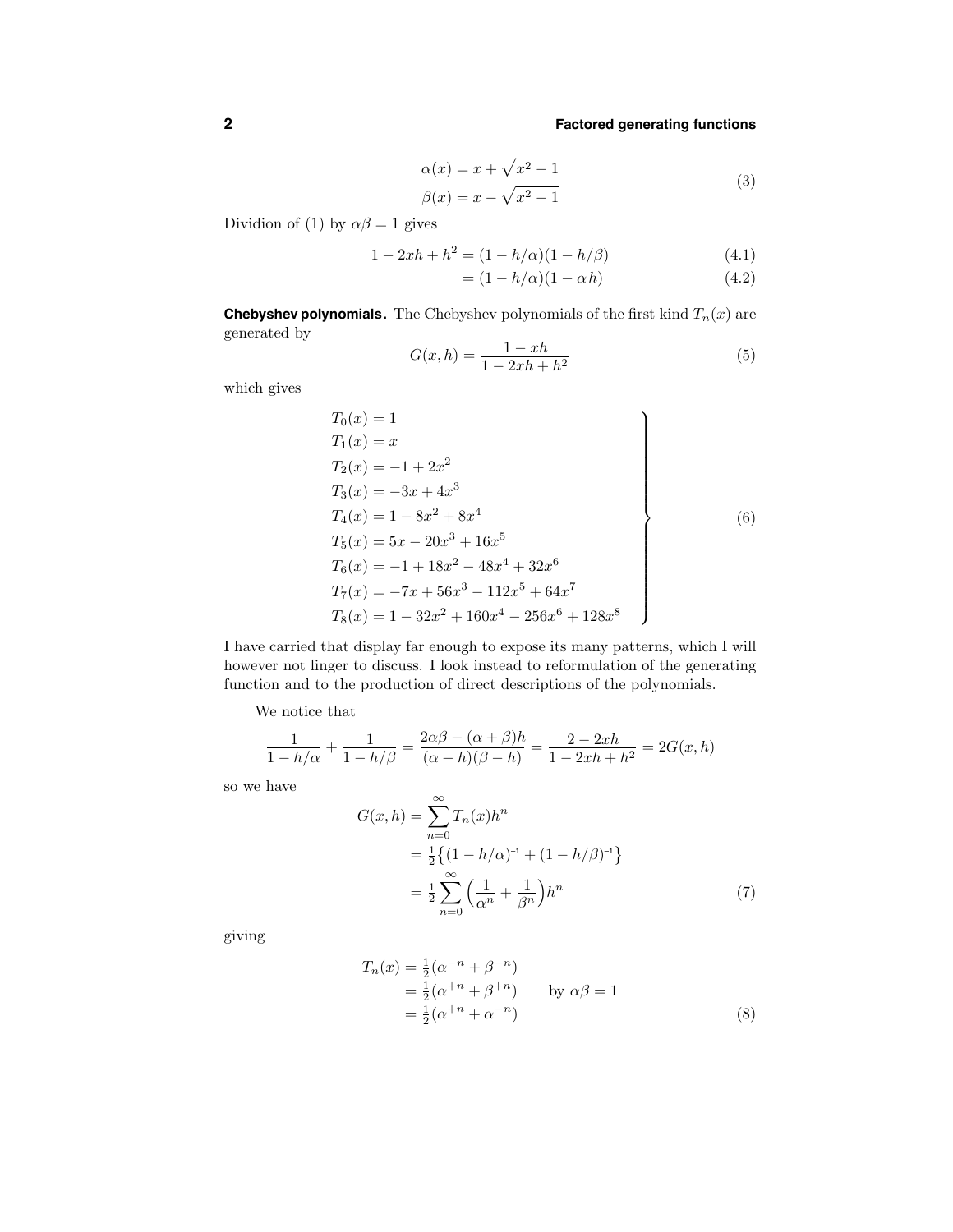# **Chebyshev polynomials 3**

From these pretty results it is but a quick step to Shpilkin's point of departure, for from

$$
e^{i\omega} = \cos\omega + i\sqrt{1 - \cos^2\omega}
$$

one has the identity

$$
\omega = -i\log(\cos\omega + \sqrt{\cos^2\omega - 1})
$$

which (set  $\cos \omega = x$ ) can be written

$$
\omega = \arccos x = -i \log(x + \sqrt{x^2 - 1}) = -i \log \alpha
$$

Therefore

$$
\cos n\omega = \frac{1}{2}(e^{in\omega} + e^{-in\omega})
$$
  
=  $\frac{1}{2}(e^{n\log\alpha} + e^{-n\log\alpha})$   
=  $\frac{1}{2}(\alpha^n + \alpha^{-n})$ 

which by (8) gives

$$
T_n(x) = \cos(n \arccos x) \tag{9}
$$

It is from  $(9)$ —which, as I have mentioned, does not appear in Spanier & Oldham's Atlas of Functions or other sources immediately available to me that Shpilkin extracts his elegantly swift derivation of the differential equations satisfied by the polynomials  $T_n(x)$ . Trivially,

$$
\frac{d^2}{dy^2}\cos ny + n^2\cos ny = 0
$$

which when  $y = y(x)$  becomes

$$
\left(\frac{dx}{dy}\frac{d}{dx}\right)^2 \cos ny(x) + n^2 \cos ny(x) = 0
$$

In the case at hand  $y(x) = \arccos x$  so  $x(y) = \cos y$ ,  $\frac{dx}{dy} = -\sin y = -\sqrt{1 - x^2}$ and we have

$$
(\sqrt{1-x^2}\frac{d}{dx})^2 T_n(x) + n^2 T_n(x) = 0
$$
  
which by 
$$
(\sqrt{1-x^2}\frac{d}{dx})^2 = (1-x^2)\frac{d^2}{dx^2} - x\frac{d}{dx}
$$
 gives

$$
(1 - x2)Tn'' - xTn' + n2Tn = 0
$$
\n(10)

We note in passing that the  $T_n$ -generator<sup>2</sup>

$$
\mathcal{G}(x,h) = 1 - \frac{1}{2}\log(1 - 2xh + h^2)
$$

listed by Abramowitz & Stegun is distinct from the  $G(x, h)$  of (5). But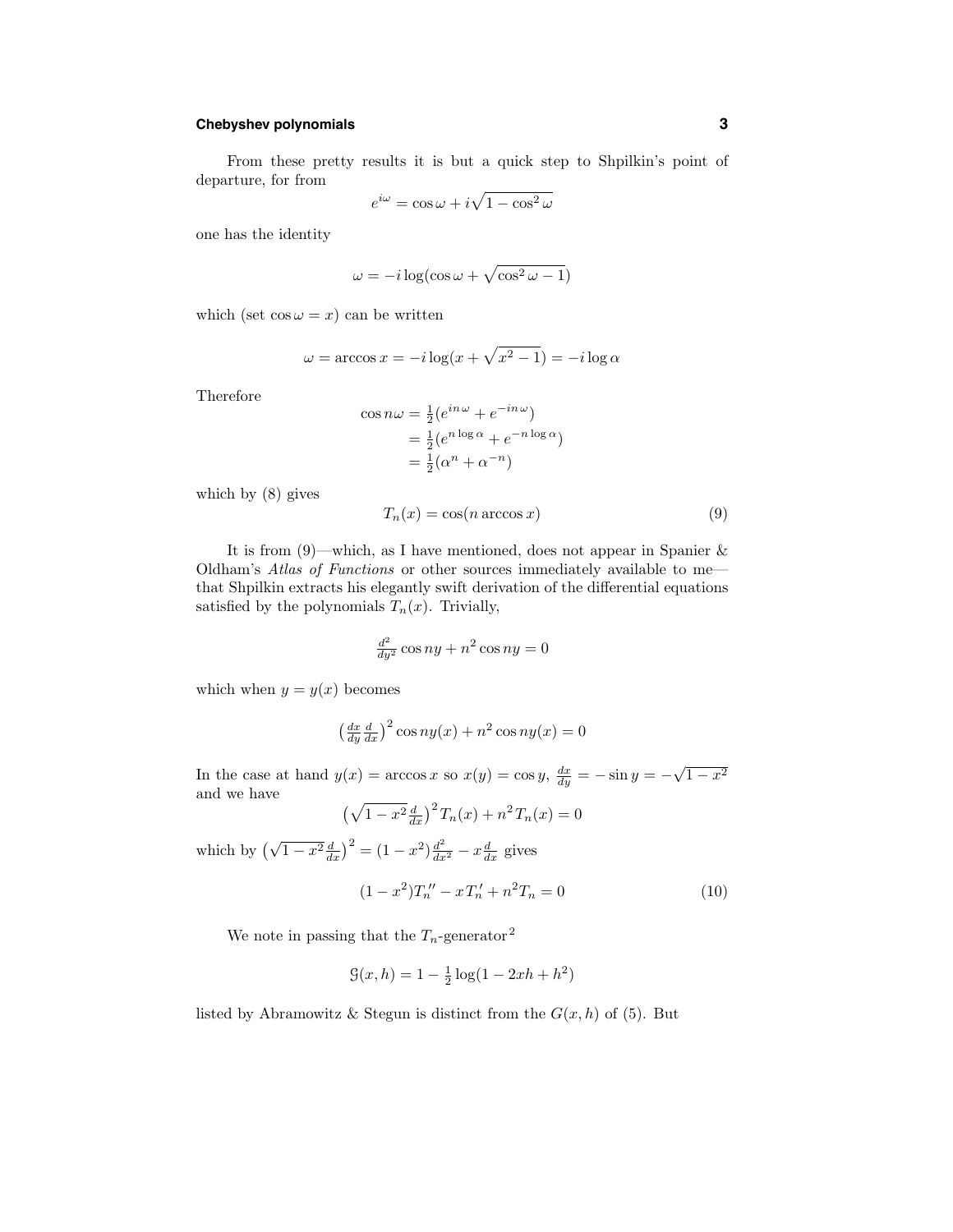$$
G(x, h) = 1 - \frac{1}{2} \log[(1 - h/\alpha)(1 - h/\beta)]
$$
  
= 1 - \frac{1}{2} \log(1 - h/\alpha) - \frac{1}{2} \log(1 - h/\beta)  
= 1 + \frac{1}{2} \sum\_{n=1}^{\infty} \frac{1}{n} (h/\alpha)^n + \frac{1}{2} \sum\_{n=1}^{\infty} \frac{1}{n} (h/\beta)^n  
= 1 + \frac{1}{2} \sum\_{n=1}^{\infty} \frac{1}{n} \left(\frac{1}{\alpha^n} + \frac{1}{\beta^n}\right) h^n  
= T\_0(x) + \sum\_{n=1}^{\infty} \frac{1}{n} T\_n(x) h^n

so the difference is mainly cosmetic.

**Legendre polynomials.** The Lengendre polynomials are generated by

$$
H(x,h) = \frac{1}{\sqrt{1 - 2xh + h^2}}
$$
\n(11)

which gives

$$
P_0(x) = 1
$$
  
\n
$$
P_1(x) = x
$$
  
\n
$$
P_2(x) = \frac{1}{2}(-1 + 3x^2)
$$
  
\n
$$
P_3(x) = \frac{1}{2}(-3x + 5x^3)
$$
  
\n
$$
P_4(x) = \frac{1}{8}(3 - 30x^2 + 35x^4)
$$
  
\n
$$
P_5(x) = \frac{1}{8}(15x - 70x^3 + 63x^5)
$$
  
\n
$$
P_6(x) = \frac{1}{16}(-5 + 105x^2 - 315x^4 + 231x^6)
$$
  
\n
$$
P_7(x) = \frac{1}{16}(-35x + 315x^3 - 693x^5 + 429x^7)
$$
\n(12)

in which again many patterns are evident, but are of no present concern. The familiar factorization provides

$$
H(x,h) = \frac{1}{\sqrt{(1-h/\alpha)(1-h/\beta)}}
$$

$$
= \frac{1}{\sqrt{(1-h/\alpha)(1-\alpha h)}}
$$
(13)

We find it more efficient to work from the latter, since that avoids having to draw after the fact upon  $\beta = \alpha^{-1}$ . The function (13) lacks the neat structure of  $(7)$ , has not the form of an explicit expansion in powers of h so does not provide ready-made descriptions of the polynomials  $P_n(x)$ ; it is by Mathematica-assisted calculation that we obtain this formulation of (12):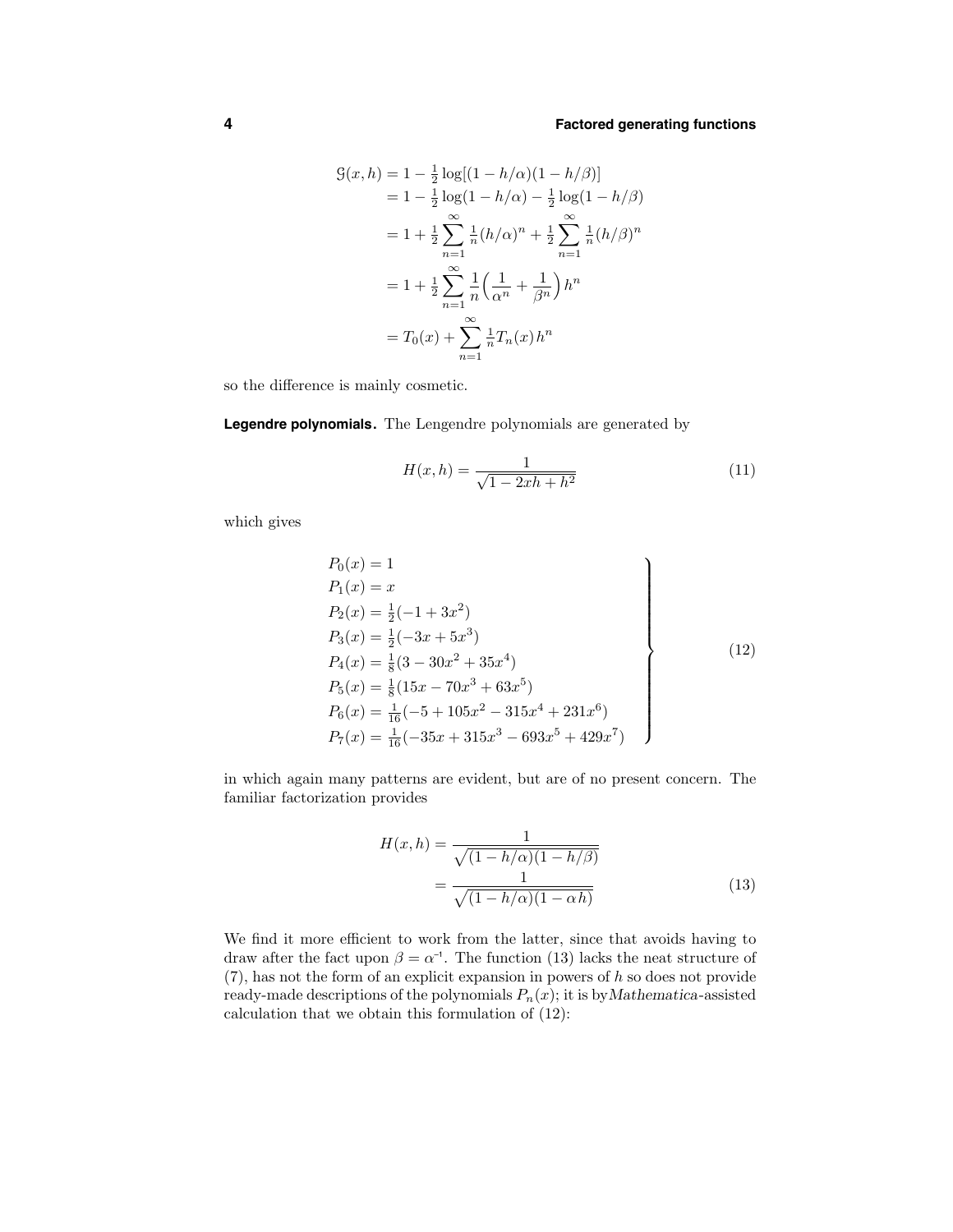## **Legendre polynomials 5**

$$
P_0(x) = 1
$$
  
\n
$$
P_1(x) = \frac{1}{2\alpha}(1 + \alpha^2)
$$
  
\n
$$
P_2(x) = \frac{1}{8\alpha^2}(3 + 2\alpha^2 + 3\alpha^4)
$$
  
\n
$$
P_3(x) = \frac{1}{16\alpha^3}(5 + 3\alpha^2 + 3\alpha^4 + 5\alpha^6)
$$
  
\n
$$
P_4(x) = \frac{1}{128\alpha^4}(35 + 20\alpha^2 + 18\alpha^4 + 20\alpha^6 + 35\alpha^8)
$$
  
\n
$$
P_5(x) = \frac{1}{256\alpha^5}(63 + 35\alpha^2 + 30\alpha^4 + 30\alpha^6 + 35\alpha^8 + 63\alpha^{10})
$$
\n(12)

Which are not so useless as they may—with their attractive symmetry—appear. For making use again of  $\omega = \arccos x = -i \log \alpha$  we have

$$
\alpha = e^{i\omega} \quad \text{with} \quad \cos \omega = x
$$

and with the assistance of Mathematica's ExpToTrig command obtain

$$
P_0(x) = 1
$$
  
\n
$$
P_1(x) = \cos \omega
$$
  
\n
$$
P_2(x) = \frac{1}{4}(1 + 3\cos 2\omega)
$$
  
\n
$$
P_3(x) = \frac{1}{8}(3\cos \omega + 5\cos 3\omega)
$$
  
\n
$$
P_4(x) = \frac{1}{64}(9 + 20\cos 2\omega + 35\cos 4\omega)
$$
  
\n
$$
P_5(x) = \frac{1}{128}(30\cos \omega + 35\cos 3\omega + 63\cos 5\omega)
$$
\n(13)

which are of use in applications, particularly to the applied theory of spherical harmonics.

The results developed above provide no formula comparable to (9), so provide no basis on which to construct a similarly swift derivation of Legendre's differential equation

$$
(1 - x2)P''n - 2xP'n + n(n + 1)Pn = 0
$$

In this respect they demonstrate a respect in which the Chebyshev polynomials are special, and the utility of my general recursive method.<sup>2</sup>

**Comparison with Mayer's method.** Ahmed Sebbar's polynomials (of what I call the 1<sup>st</sup> kind<sup>3</sup>)  $S_n(x)$  arise in the usual way from a generating function

$$
F(x, h) = \log(1 - 3xh - h^3)
$$
\n(14)

into which  $h$  enters cubically. The polynomials have been demonstrated<sup>4</sup> to satisfy linear differential equations of third order

$$
(4x3 + 1)S'n''' + 18x2S'n'' - (3n2 + 3n - 10)xS'n - n2(n + 3)Sn = 0
$$
 (15)

<sup>3</sup> Sebbar has interest in four distinct populations of polynomials, with closely related cubic generators.

<sup>4</sup> See "Ray Mayer's reconstruction of Ahmed Sebbar's DE" (a Mathematica notebook in PDF format, November 2017) and "Extracting differential equations.  $\ldots$ ,"<sup>2</sup> pages 9–11.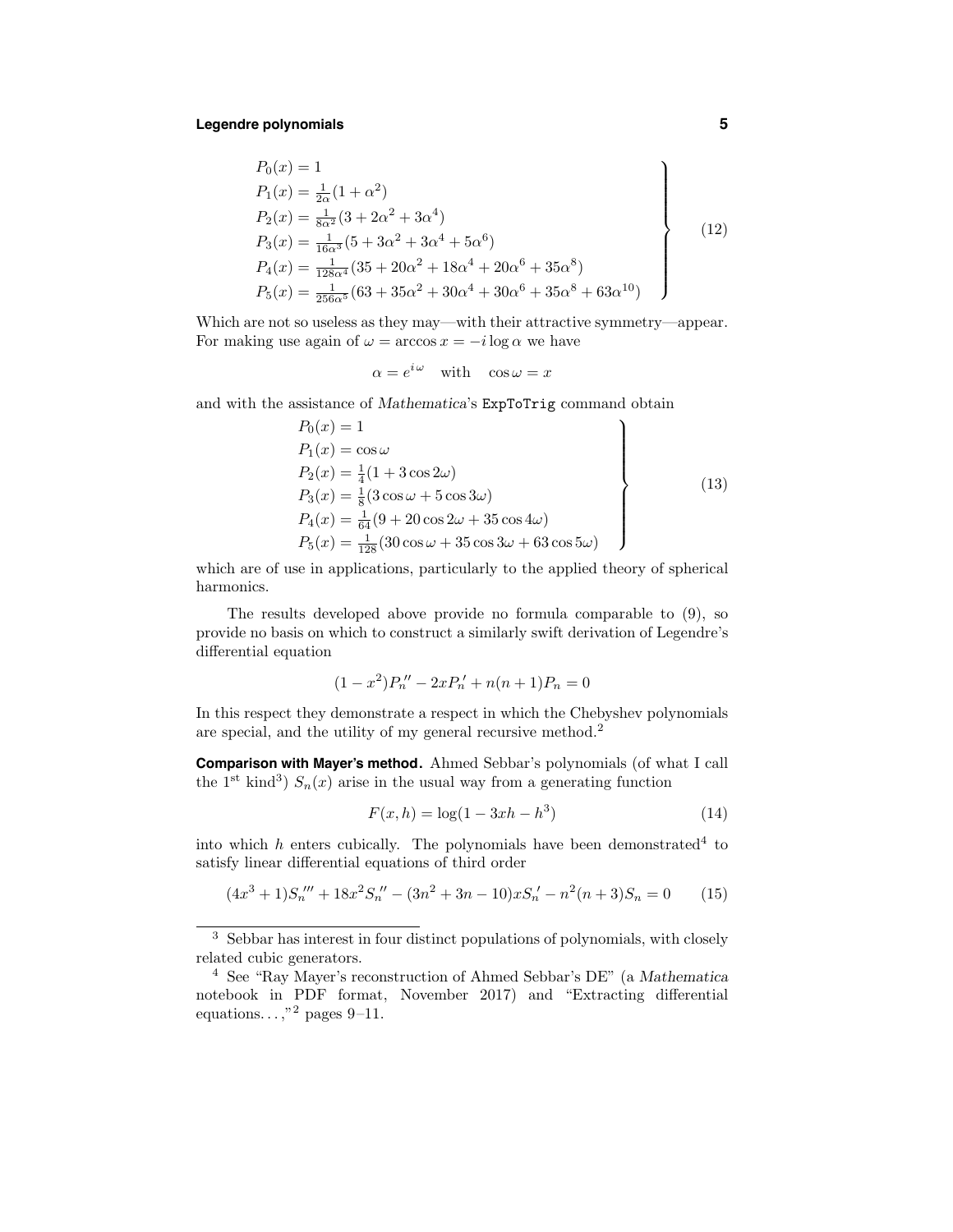Mayer's approach to the derivation of that equation makes essential use of a generalized factorization scheme. He writes

$$
1 - 3xh - h^{3} = (\alpha - h)(\beta - h)(\gamma - h)
$$
\n(16)

Comparison of the expression on the left with the expansion of the exprssion on the right gives

$$
\alpha + \beta + \gamma = 0
$$
  
\n
$$
\alpha\beta + \beta\gamma + \gamma\alpha = 3x
$$
  
\n
$$
\alpha\beta\gamma = 1
$$
\n(17)

where  $\{\alpha, \beta, \gamma\}$ , the roots of  $1-3xh-h^3=0$  (unique to within permutations), are solutions of (17). Those, as reported by Mathematica, are enormously complex, but can with patience be shown to have the structure

$$
\alpha = \omega_1 A^{-1} + \omega_1^2 A x
$$
  
\n
$$
\beta = \omega_2 A^{-1} + \omega_2^2 A x
$$
  
\n
$$
\gamma = \omega_3 A^{-1} + \omega_3^2 A x
$$
\n(18.1)

where  $\{\omega_1, \omega_2, \omega_3\}$  are cube roots of  $-1$ :

$$
\omega_1 = -1
$$
  
\n
$$
\omega_2 = e^{+i\pi/3} = \frac{1}{2}(1 + i\sqrt{3})
$$
  
\n
$$
\omega_2 = e^{-i\pi/3} = \frac{1}{2}(1 - i\sqrt{3})
$$

Equations (18.1) give

$$
\alpha + \beta + \gamma = 0
$$
  

$$
\alpha\beta + \beta\gamma + \gamma\alpha = 3x
$$
  

$$
\alpha\beta\gamma = (A^6x^3 - 1)/A^3
$$

so to achieve (17) the function  $A(x)$  must be a solution of  $(A<sup>6</sup>x<sup>3</sup> - 1)/A<sup>3</sup> = 1$ , which is to say:  $A = a^{1/3}$ , where

$$
a(x) = \frac{1 \pm \sqrt{1 + 4x^3}}{2x^3}
$$

is a solution of  $(a^2x^3 - 1)a = 1$ . Evidently there are six such A-functions, and it is a matter of indifference which one we adopt; Ray Mayer elected<sup>4</sup> to work with

$$
A = \frac{2^{1/3}}{\left(-1 + \sqrt{1 + 4x^3}\right)^{1/3}}\tag{18.2}
$$

From (16) we by  $\alpha\beta\gamma=1$  have

$$
1 - 3xh - h^{3} = (1 - h/\alpha)(1 - h/\beta)(1 - h/\gamma)
$$

Returning with this result to (14), we have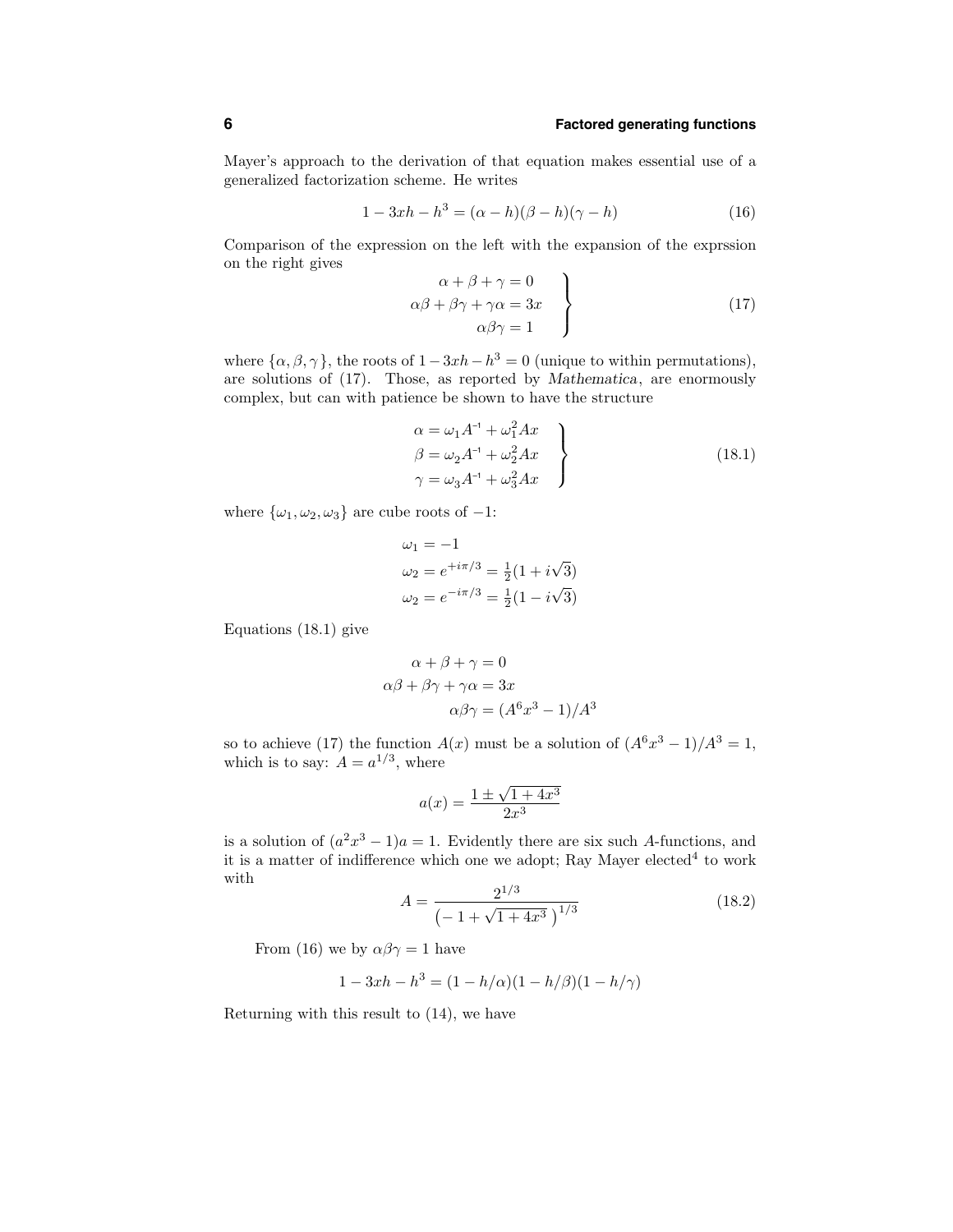## **Comparison with Mayer's method 7**

$$
F(x, h) = \log(1 - h/\alpha) + \log(1 - h/\beta) + \log(1 - h/\gamma)
$$
  
= 
$$
-\sum_{n=1}^{\infty} \frac{1}{n} \left(\frac{1}{\alpha^n} + \frac{1}{\beta^n} + \frac{1}{\gamma^n}\right) h^n
$$
  
= 
$$
\sum_{n=1}^{\infty} S_n(x) h^n \equiv -\sum_{n=1}^{\infty} \frac{1}{n} M_n(x) h^n
$$
 (19)

This construction of  $S_n(x)$  bears a striking resemblance to (7), and more particularly to a formula that appears on page 4. We expect such formulæ to arise whenever

generating function = 
$$
\log(1 + \cdots \pm h^p)
$$
  
=  $\log[(\alpha_1 - h)(\alpha_2 - h) \cdots (\alpha_p - h)]$ 

where  $\cdots$  signifies a polynomial of the form  $\sum_{k=1}^{p-1} c_k(x)h^k$ .

It was from (19) that Mayer worked to obtain the differential equations satisfied by the polynomials  $M_n(x)$ , whence by  $S_n(x)$ . His argument was made computationally heavy by the complexity (18) of the functions  $\{\alpha, \beta, \gamma\}$ . It was the relative simplicity (and, indeed, the special structure (3)) of the functions  $\{\alpha,\beta\}$  that made it possible to proceed from (8) by a natural change of variable to the elegant formula (9), from which the associated differential equations followed swiftly. The question arises: Can one in the present context construct an analog of (9) from which Sebbar's DE can be obtained with similar swiftness?

I do not know the answer, am presently inclined to think it is "no." But record one possibly relevant thought. The argument presented on page 3 makes essential use of a property

$$
\frac{d^2}{dx^2}\cos nx = -n^2\cos nx
$$

of the real-valued function

$$
\cos x = \frac{e^{ix} + e^{-ix}}{2} = \frac{e^{(-1)^{1/2}x} + e^{(-1)^{-1/2}x}}{2}
$$

and its inverse. One might therefore expect in the present context to have need of the real-valued function

$$
f(x) = \frac{e^{(-1)^{1/3}x} + e^{(-1)^{-1/3}x}}{2} = e^{x/2} \cos(\frac{1}{2}\sqrt{3}x)
$$

which satisfies

$$
\frac{d^3}{dx^3}f(nx) = -n^3f(nx)
$$

As so also do

$$
g(nx) = e^{nx/2} \sin(\frac{1}{2}\sqrt{3}nx)
$$

$$
h(nx) = e^{-nx}
$$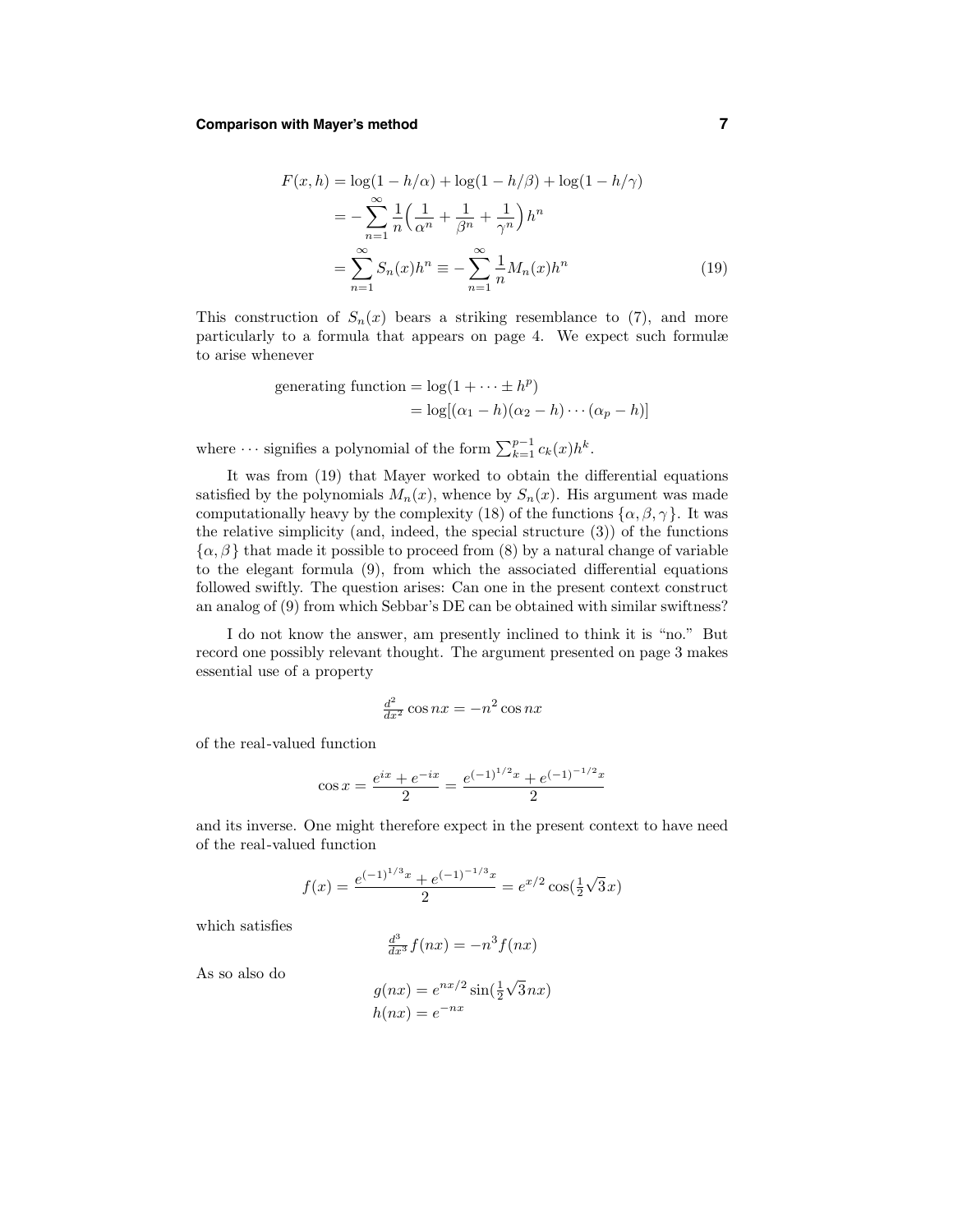The function  $h(nx)$  is monotonic, so possesses a functional inverse; indeed,

$$
y = h(nx) \quad \Longrightarrow \quad x = \log(1/y^n)
$$

But the growth of  $f(nx)$  and  $q(nx)$  is oscillatory (= not monotonic) so their functional inverses are multivalued, so defined only locally. This train of thought appears to take us no closer to the construction of a Sebbar analog of (9).

**Construction of polynomials that satisfy high-order differential equations.** The classic orthogonal polynomials all satisfy linear differential equations of second order. It is in this light somewhat surprising that Sebbar's polynomials  $S_n(x)$ satisfy equations of third order. Alexander Shpilkin was led therefore to wonder<sup>1</sup> whether one can construct polynomials that satisfy DEs of arbitrarily great order.<sup>5</sup> I approach the question by explaining how it comes about that Sebbar's polynomials satisfy DEs of 3rd order. I will allow myself to report as bald assertions facts that were obtained by Mathematica-based experimentation.

Mathematica reports that the general solution of Sebbar's DE (15) is a linear combination of the following functions:

$$
H_0(n) = x^0 \cdot {}_3F_2\left(\left\{\frac{1}{2} + \frac{n}{6}, -\frac{n}{3}, \frac{n}{6}\right\}, \left\{\frac{1}{3}, \frac{2}{3}\right\}, -4x^3\right)
$$
  
\n
$$
H_1(n) = x^1 \cdot {}_3F_2\left(\left\{\frac{1}{3} - \frac{n}{3}, \frac{1}{3} + \frac{n}{6}, \frac{5}{6} + \frac{n}{6}\right\}, \left\{\frac{2}{3}, \frac{4}{3}\right\}, -4x^3\right)
$$
  
\n
$$
H_2(n) = x^2 \cdot {}_3F_2\left(\left\{\frac{2}{3} - \frac{n}{3}, \frac{2}{3} + \frac{n}{6}, \frac{7}{6} + \frac{n}{6}\right\}, \left\{\frac{4}{3}, \frac{5}{3}\right\}, -4x^3\right)
$$
\n(20)

where the generalized hypergeometric functions are defined

$$
{}_{3}F_{2}(\lbrace a_{1}, a_{2}, a_{3}\rbrace, \lbrace b_{1}, b_{2}\rbrace, y) = \sum_{k=0}^{\infty} \frac{1}{k!} \frac{[a_{1}, k][a_{2}, k][a_{3}, k]}{[b_{1}, k][b_{2}, k]} y^{k}
$$
(21)

and where the expressions  $[\bullet, \bullet]$  are Pochhammer symbols (ascending factorials), the meaning of which $6$  is illustrated by

$$
[a,5] = a(1+a)(2+a)(3+a)(4+a)
$$

Clearly

$$
\begin{array}{ccc}\n[0,k] = 0 & : & k \geqslant 1 \\
[-1,k] = 0 & : & k \geqslant 2 \\
\vdots & & \vdots \\
[-n,k] = 0 & : & k \geqslant n+1 \quad (n \text{ a positive integer})\n\end{array}\n\right\}
$$
\n
$$
(22)
$$

 $^5\;$  If  $P(x)$  satisfies a DE of order  $n$  then it satisfies also the DEs of order  $m>n$ that are produced by  $m$ -fold differentiation of the original DE. Our concern here, therefore, is with DEs of arbitrarily great *least/minimal order n*.

<sup>&</sup>lt;sup>6</sup> See Spanier & Oldham, Chapter 18.  $[a, 0] = 1$  by definition.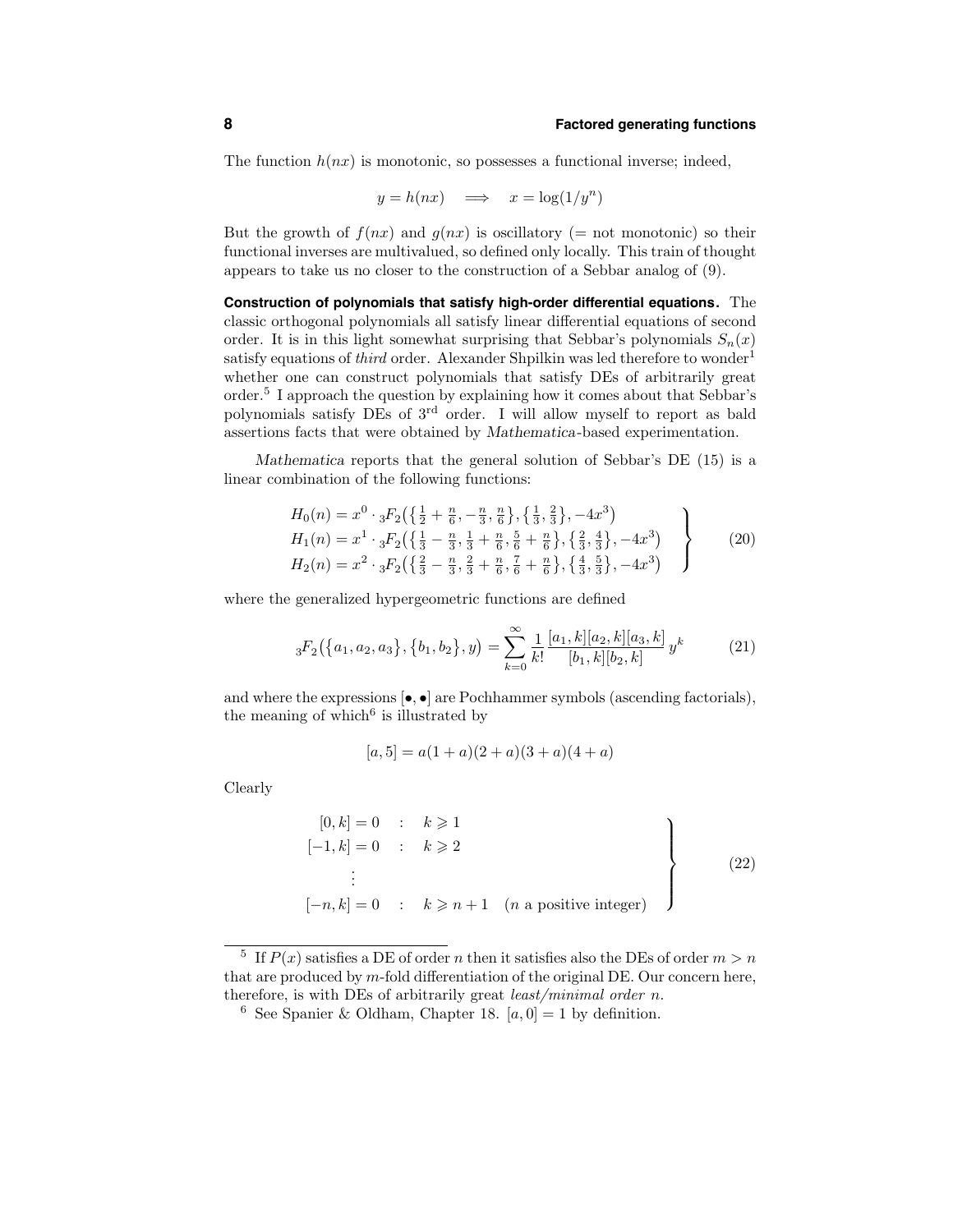to truncate; i.e., to reduce to a polynomial.

I show how this works in the production of Sebbar polynomials. Look to the parameter sets that appear in (20):

$$
h_0(n) = \left[ \left\{ \frac{1}{2} + \frac{n}{6}, -\frac{n}{3}, \frac{n}{6} \right\}, \left\{ \frac{1}{3}, \frac{2}{3} \right\} \right]
$$
  
\n
$$
h_1(n) = \left[ \left\{ \frac{1}{3} - \frac{n}{3}, \frac{1}{3} + \frac{n}{6}, \frac{5}{6} + \frac{n}{6} \right\}, \left\{ \frac{2}{3}, \frac{4}{3} \right\} \right]
$$
  
\n
$$
h_2(n) = \left[ \left\{ \frac{2}{3} - \frac{n}{3}, \frac{2}{3} + \frac{n}{6}, \frac{7}{6} + \frac{n}{6} \right\}, \left\{ \frac{4}{3}, \frac{5}{3} \right\} \right]
$$

We find

$$
h_0(0) = [\{\bullet, 0, 0\}, \{\bullet, \bullet\}]
$$
  
\n
$$
h_1(0) = [\{\bullet, \bullet, \bullet\}, \{\bullet, \bullet\}]
$$
  
\n
$$
h_2(0) = [\{\bullet, \bullet, \bullet\}, \{\bullet, \bullet\}]
$$
  
\n
$$
h_0(1) = [\{\bullet, \bullet, \bullet\}, \{\bullet, \bullet\}]
$$
  
\n
$$
h_1(1) = [\{0, \bullet, \bullet\}, \{\bullet, \bullet\}]
$$
  
\n
$$
h_2(1) = [\{\bullet, \bullet, \bullet\}, \{\bullet, \bullet\}]
$$
  
\n
$$
h_0(2) = [\{\bullet, \bullet, \bullet\}, \{\bullet, \bullet\}]
$$
  
\n
$$
h_1(2) = [\{\bullet, \bullet, \bullet\}, \{\bullet, \bullet\}]
$$
  
\n
$$
h_2(2) = [\{0, \bullet, \bullet\}, \{\bullet, \bullet\}]
$$
  
\n
$$
h_0(3) = [\{\bullet, -1, \bullet\}, \{\bullet, \bullet\}]
$$
  
\n
$$
h_1(3) = [\{\bullet, \bullet, \bullet\}, \{\bullet, \bullet\}]
$$
  
\n
$$
h_2(3) = [\{\bullet, \bullet, \bullet\}, \{\bullet, \bullet\}]
$$
  
\n
$$
h_2(4) = [\{\bullet, \bullet, \bullet\}, \{\bullet, \bullet\}]
$$
  
\n
$$
h_1(4) = [\{-1, \bullet, \bullet\}, \{\bullet, \bullet\}]
$$
  
\n
$$
h_2(4) = [\{\bullet, \bullet, \bullet\}, \{\bullet, \bullet\}]
$$
  
\n
$$
h_1(5) = [\{\bullet, \bullet, \bullet\}, \{\bullet, \bullet\}]
$$
  
\n
$$
h_2(5) = [\{-1, \bullet, \bullet\}, \{\bullet, \bullet\}]
$$

The pattern continues, with  $-2$  replacing  $-1$ , etc. We conclude that

$$
H_0(0) \t H_0(3) \t H_0(6) \t ... \nH_1(1) \t H_1(4) \t H_1(7) \t ... \nH_2(2) \t H_2(5) \t H_2(8) \t ...
$$

are polynomials, and find that they are (to within numerical factors) precisely the Sebbar polynomials

$$
S_0(x)
$$
  $S_3(x)$   $S_6(x)$  ...  
\n $S_1(x)$   $S_4(x)$   $S_7(x)$  ...  
\n $S_2(x)$   $S_5(x)$   $S_8(x)$  ...